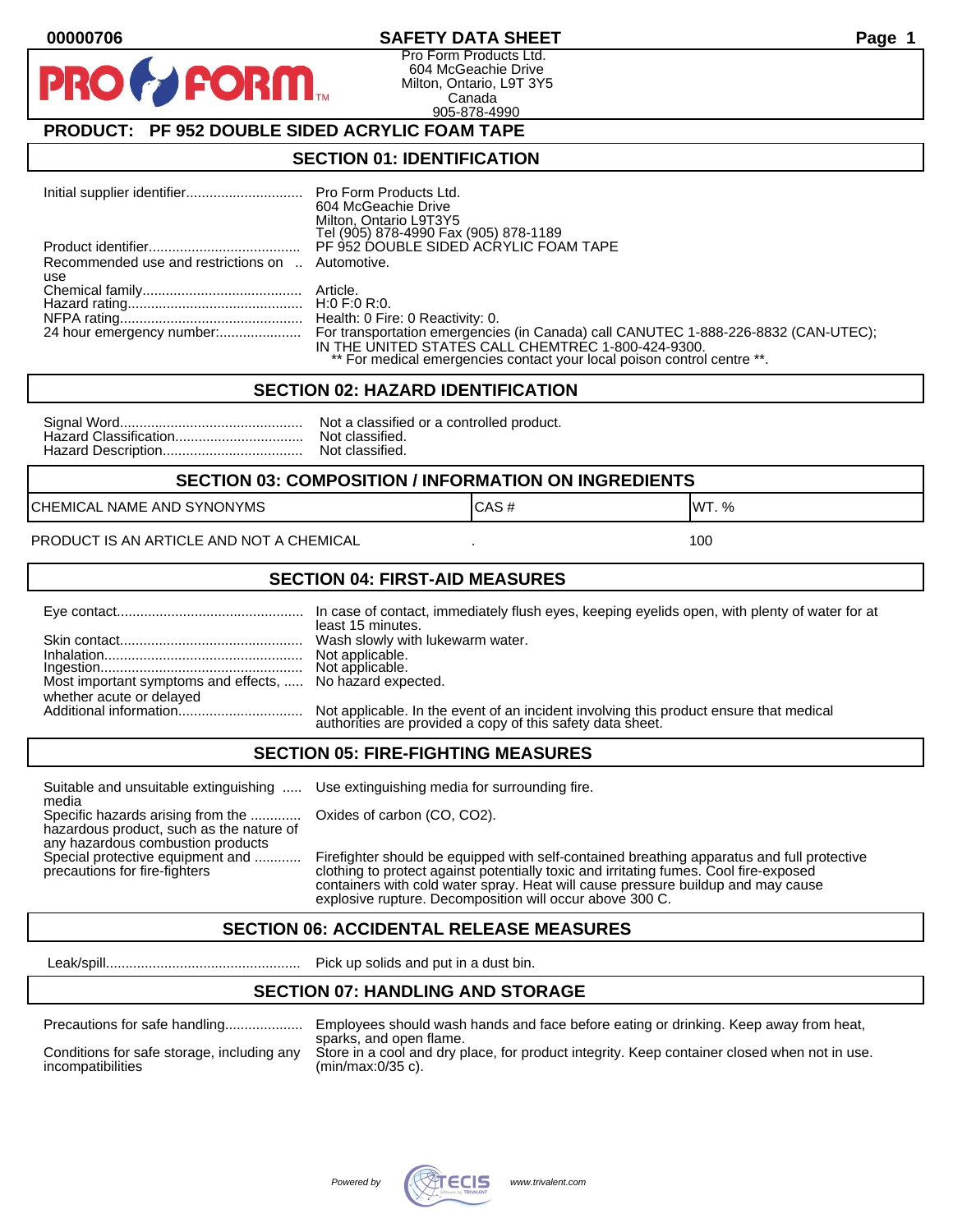## **PRODUCT: PF 952 DOUBLE SIDED ACRYLIC FOAM TAPE**

#### **SECTION 08: EXPOSURE CONTROLS / PERSONAL PROTECTION**

| <b>INGREDIENTS</b>               | TWA | <b>ACGIH TLV</b><br>STEL                                                                                                          | <b>IPEL</b> | <b>OSHA PEL</b><br>STEL                                                              | <b>NIOSH</b><br>IREL |
|----------------------------------|-----|-----------------------------------------------------------------------------------------------------------------------------------|-------------|--------------------------------------------------------------------------------------|----------------------|
|                                  |     | Not applicable.<br>Not applicable.<br>Not applicable.<br>Wear adequate protective clothes.<br>Safety boots per local regulations. |             | Educate and train employees on the safe use and handling of the product. Employees   |                      |
| Appropriate engineering controls |     | General ventilation.                                                                                                              |             | should wash their hands and face before eating, drinking, or using tobacco products. |                      |

## **SECTION 09: PHYSICAL AND CHEMICAL PROPERTIES**

| Appearance/Physical state                      | Tape.                                                             |
|------------------------------------------------|-------------------------------------------------------------------|
|                                                | Various colours. (Prolonged storage may lead to discolouration.). |
|                                                | Slight.                                                           |
|                                                | Not applicable.                                                   |
| Vapour pressure (mm Hg)                        | Not applicable.                                                   |
|                                                | Not applicable.                                                   |
|                                                | Not applicable.                                                   |
| Relative Density (Specific Gravity)            | No data.                                                          |
| Melting / Freezing point (deg C)               | Not applicable.                                                   |
|                                                | Insoluble.                                                        |
| Initial boiling point / boiling range (deg C). | Not applicable.                                                   |
|                                                | Not applicable.                                                   |
| Flash point (deg C), method                    | Not applicable.                                                   |
| Auto ignition temperature (deg C)              | Not applicable.                                                   |
| Upper flammable limit (% vol)                  | Not applicable.                                                   |
| Lower flammable limit (% vol)                  | No Data.                                                          |
| Partition coefficient - n-octanol/water        | No data.                                                          |
|                                                | No data.                                                          |
|                                                | No data.                                                          |

## **SECTION 10: STABILITY AND REACTIVITY**

| Conditions to avoid, including static  Keep away from heat.<br>discharge, shock or vibration<br>Hazardous decomposition products Oxides of carbon (CO,CO2). | Stable at normal temperatures and pressures.<br>Avoid heat, sparks and flames.<br>Possibility of hazardous reactions Will not occur under normal temperature and pressure. |
|-------------------------------------------------------------------------------------------------------------------------------------------------------------|----------------------------------------------------------------------------------------------------------------------------------------------------------------------------|
|                                                                                                                                                             |                                                                                                                                                                            |

# **SECTION 11: TOXICOLOGICAL INFORMATION**

| <b>INGREDIENTS</b> |                                                                         | ILC50                                                                                   | ILD50 |
|--------------------|-------------------------------------------------------------------------|-----------------------------------------------------------------------------------------|-------|
|                    | Not expected to pose any hazards.<br>Not applicable.<br>Not applicable. | occupational hygiene adhered to, risks are improbable. May cause mechanical irritation. |       |

## **SECTION 12: ECOLOGICAL INFORMATION**

Persistence and degradability................... Not available.

## **SECTION 13: DISPOSAL CONSIDERATIONS**

and methods of disposal, including any contaminated packaging

Information on safe handling for disposal . Dispose of waste in accordance with all applicable Federal, Provincial/State and local